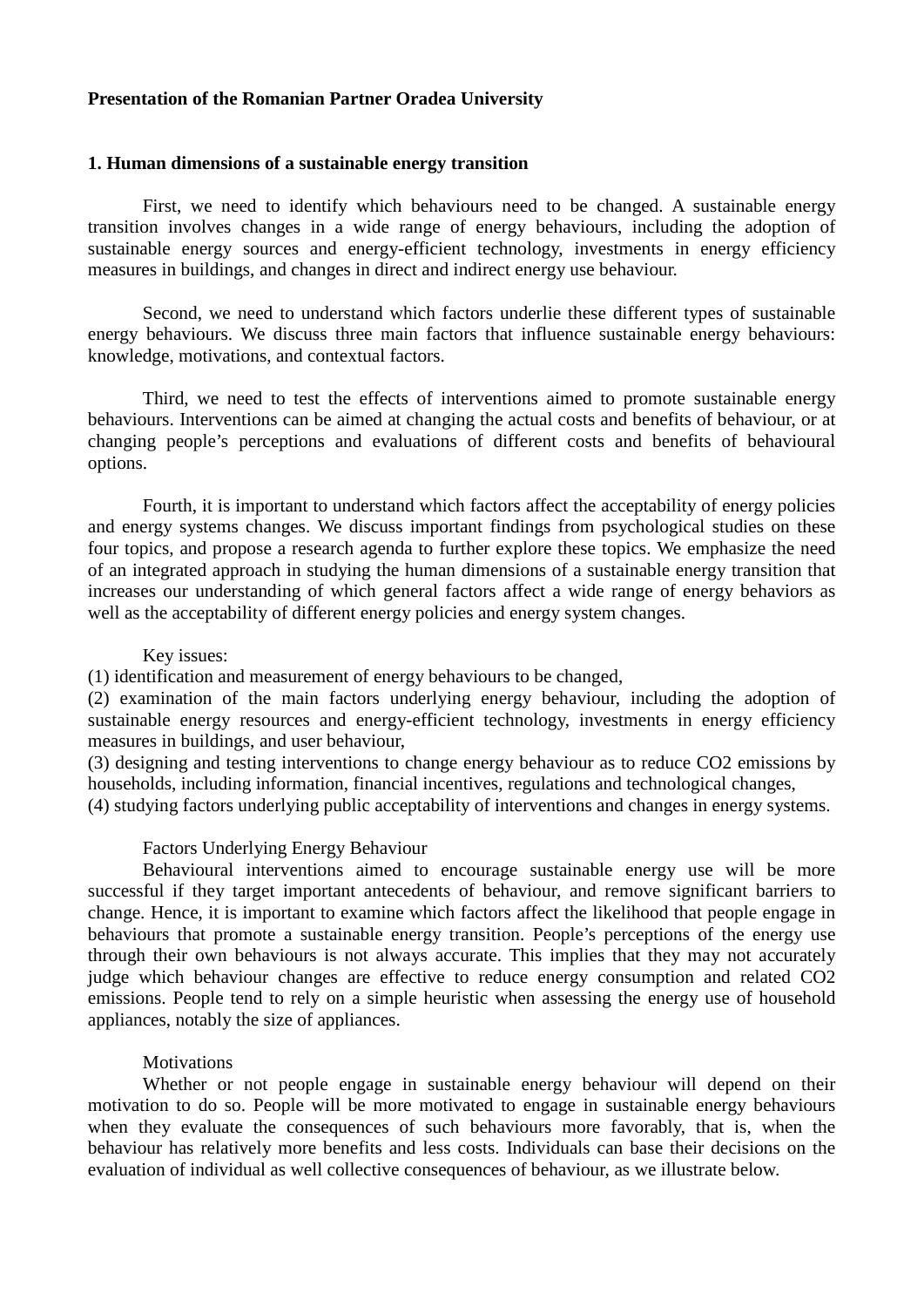People are more likely to engage in sustainable energy behaviour when they believe such behaviour has relative low individual costs and high individual benefits, resulting in overall positive evaluations of the relevant actions. This was found for both direct and indirect energy use.

The Psychological Effects of Unemployment

Conscientiousness

Conscientiousness, which represents a tendency for individuals to be goal focused and highly motivated bears links with achievements within the work environment. Hence, the experience of unemployment may curtail opportunities to express conscientious-type behaviour. Conscientiousness is also positively linked to one's economic situation, such as wealth accumulation or higher wages, and predicts fluctuations in life satisfaction following income changes. Unemployment, then, may cut off access to previously valued achievement goals, and this may act as a catalyst for personality change. Consistent with the theoretical expectation that unemployment will precipitate changes in conscientiousness, both retirement and first-time entry into employment have been associated with changes, negative and positive, respectively, in conscientiousness.

Agreeableness, Extraversion, and Openness

Work, like many normative life events, can have a crucial socialization influence. The ability to interact socially, convey ideas, and make compromises are typical aspects of day-to-day activities within the workplace. Hence, the experience of unemployment may thwart the expression of socially oriented personality traits. However, given that unemployment presents both new threats and new opportunities, it is not entirely clear how unemployment might influence traits like agreeableness, extraversion, and openness.

# **2. Case study - Osorhei Photovoltaic Power Plant (CEF Osorhei)**

Realization of the Osorhei Photovoltaic Power Plant (CEF Osorhei) intended to use the renewable solar energy for producing green energy by achieving a power generation capacity of 0.6 MW on solar panels in Oşorhei.

Geographical location and climatic conditions of Romania provides the necessary context for producers of electricity using sunlight.

Areas of special interest for electric power applications of solar energy in Romania are: - the Romanian Plain, the West Plain, Banat and part of the highlands of Transilvania and Moldova.

These areas have streams of solar energy with an annual average between 1700 and 2050 hours of sunshine per year, and areas such as Dobrogea, Romanian coast of the Black Sea and the Danube Delta, presents special features, with an average annual solar flux extremely favorable reaching a number of over 2,200 hours of sunshine a year.

The Fughiu village is where the plant based on solar photovoltaic panels was carried out, with a production capacity of 0.6 MW of electricity. The solar energy potential that it offers the Bihor county is harnessed through the solar production of electricity, which is connected to the National Power Grid downstream of the point of separation (where users' installations are separated as property plant operator network). The land for this facility was chosen in Fughiu town because it has a large enough area for this project, and is positioned at a distance from any buildings, forests or other issues that may create shadows to the installation. The capture of solar radiation on the ground it take place under optimum conditions.

With reference to the favorable situation in terms of solar radiation of the areas where the solar system is located, this enables capturing the full potential of solar radiation in Bihor County, in a year, 5659.2 Wh / m2.

In this way solar energy flows reach annual average between 1700 and 2050 hours of sunshine a year, which can generate a real electrical current production of 650,000 kWh / year for that installation of 0.6 MW.